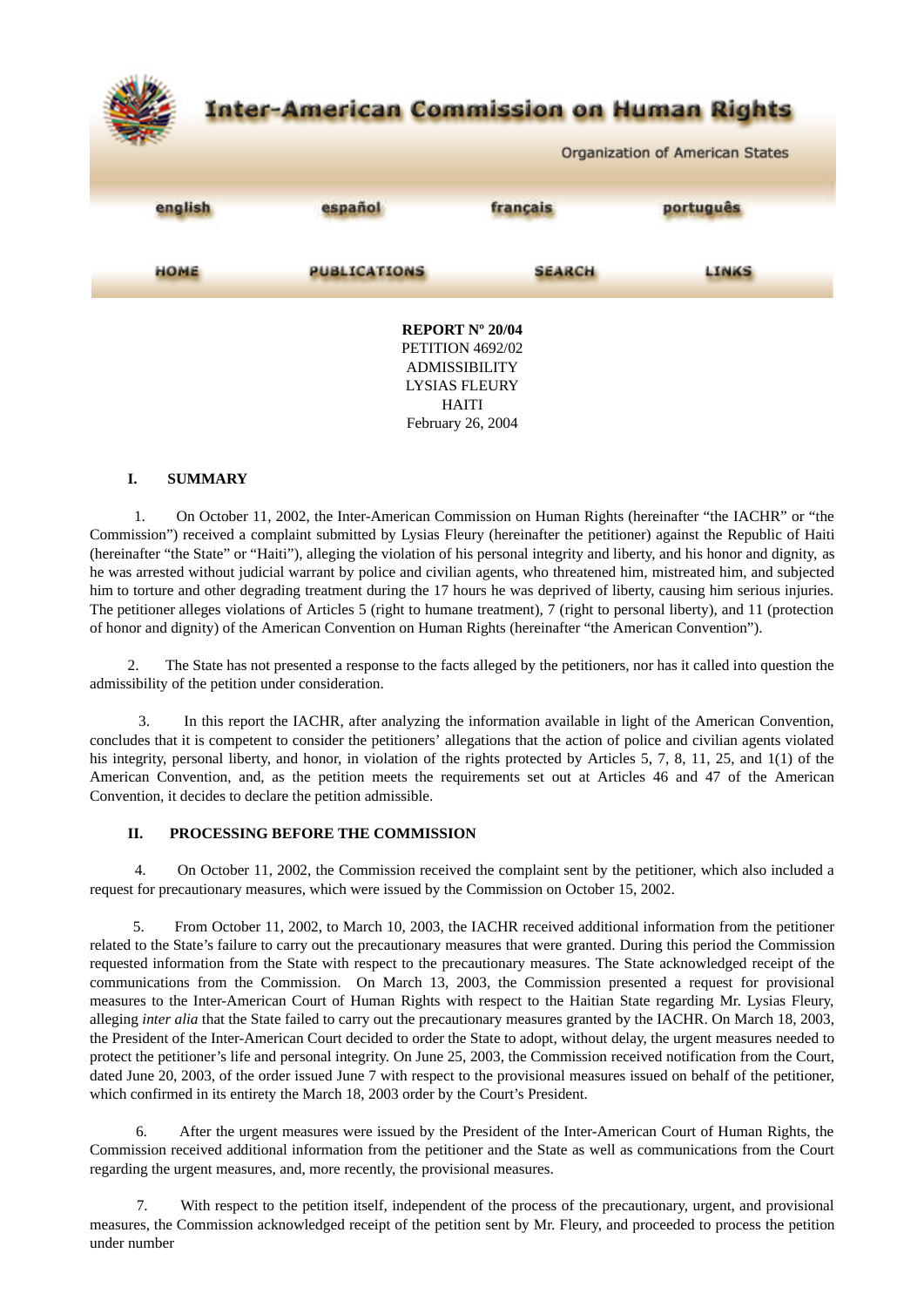P 4692/02 of March 10, 2003. The IACHR transmitted to the Haitian State the pertinent parts of the petition and the subsequent communications from the petitioner, giving the government a period of two months from the date of transmittal to submit information.

8. On May 6, 2003, the Commission received a letter dated March 21, 2003, sent by the Ministry of Foreign Affairs of Haiti, which acknowledged receipt of the communication sent by the Commission on March 10, 2003, and, as mentioned in the communication of March 12, 2003, it was indicated that a meeting was held at the Ministry of Foreign Affairs between the petitioner and Mr. Gaspard, a Ministry official, to discuss implementation of the precautionary measures. The State also indicated that the Ministry of Foreign Affairs wanted to organize a working meeting among representatives of the National Police, the Ministry of Justice, and the Ministry of Interior, in order to ensure better monitoring of the matters pending between the Commission and the Government of Haiti.

## **III. THE PARTIES' POSITIONS ON ADMISSIBILITY**

## **A. The petitioner**

9. According to the petition, Mr. Lysias Fleury, a Haitian human rights defender who works with the *Commission Episcopale Nationale Justice et Paix* (Justice and Peace Commission of the Bishops Conference, hereinafter, "Justice and Peace Commission"), was arrested without any judicial warrant on June 24, 2002, at approximately 7:00 p.m. while at home. The petitioner alleges that while he was arrested, he was pistol-whipped by the police. He alleges that he showed the police his identification card from the Justice and Peace Commission and the police said: "You're from human rights? You'll see!."

10. The petitioner alleges that he was transferred to the Bon Repos police station, in Port-au-Prince, where he was detained for 17 hours. He was subjected to "degrading treatment," which caused "serious injuries." More particularly, the petitioner indicates that he was forced to clean the excrement from his cell using his hands. He also explains that on the morning of June 25, 2002, he was beaten in the head and was also clubbed and kicked. He was also forced to sign a statement according to which he was not mistreated by the police, but by members of a CASEC (*Conseil d'Administration des Sections Communales*). The petitioner argued that he suffered this abusive treatment because of his work as a human rights defender.

11. The petitioner alleges in his petition and subsequent communications that on August 1, 2002, he presented a criminal complaint to the public prosecutor of Port-au-Prince reporting the events of June 24 and 25, 2002, requesting that the Public Ministry initiate a criminal action against the police officers of the Bon Repos police station. The petitioner alleges that there was no follow-up to his criminal complaint. In addition, on June 27, 2002, the director of the Justice and Peace Commission of the Bishops Conference presented a criminal complaint to the Inspector General of the National Police.

12. The petitioner alleges that on February 22, he was received at the Office of the Inspector General of the National Police, where he was invited by Inspector John Prévost into a room in which the police who had mistreated him were introduced one by one, i.e. Erick Edris, Timothé Dégand, and Tevnord Joseph. The petitioner had to identify his alleged assailants in their presence. Despite the identification, the three men walked away free from the Office of the Inspector General of the National Police.

13. The petitioner also indicated that he was received by an official from the Ministry of Foreign Affairs on March 7, 2003, to discuss implementation of the precautionary measures issued by the IACHR. This official informed him that he would contact the Director of the National Police and that he would send a letter to the Ministry of Justice seeking updated information on his case.

 14. According to the petitioner, no criminal investigation was initiated as a result of the complaint he presented on August 1, 2002 to the Office of the Prosecutor of Port-au-Prince. Nor was any criminal investigation initiated based on the complaint submitted on June 27, 2002 by the director of the Justice and Peace Commission to the Chief Inspector General of the National Police of Haiti.

### **B. The State**

15. The State has not presented any response to the facts alleged by the petitioner in his petition, nor has it questioned the admissibility of the petition under consideration. It simply acknowledged receipt of the communications from the Commission, and, in a letter dated March 21, 2003, and received by the IACHR on May 6, 2003, he indicated that a meeting was held at the Ministry of Foreign Affairs between the petitioner and Mr. Gaspard, a Ministry official, to discuss implementation of the precautionary measures.

### **IV. ANALISYS**

### **A. Competence of the Commission** *ratione personae***,** *ratione loci***, and** *ratione temporis*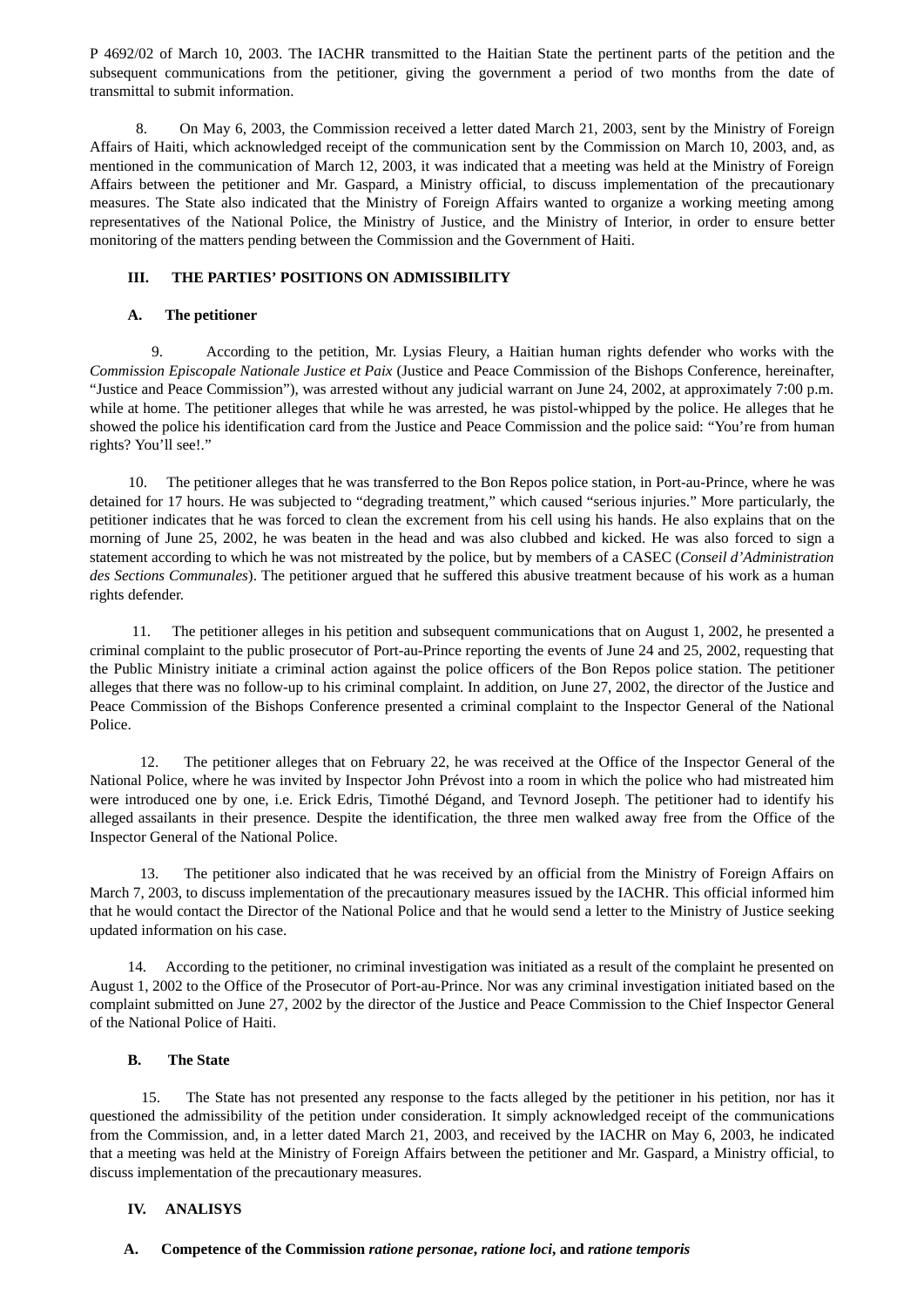16. The petitioner is authorized by Article 44 of the American Convention to submit complaints to the Commission. The petition notes as the alleged victim Mr. Lysias Fleury, a natural person, in keeping with Article 1(2) of the American Convention. The respondent State, the Republic of Haiti, ratified the American Convention on September 27, 1977. Therefore, the Commission is competent *ratione personae* to examine the petition.

17. As regards competence *ratione loci*, all the alleged violations were committed in the jurisdiction of the Republic of Haiti.

18. As regards competence *ratione temporis*, the violations are alleged to have been committed after September 27, 1977, when Haiti ratified the American Convention.

19. As for competence *ratione materiae*, the violations described, if true, could constitute violations of Articles 5, 7, and 11 of the American Convention.

#### **B. Other admissibility requirements**

#### <span id="page-2-0"></span>**1. Exhaustion of domestic remedies**

 20. Article 26(1)(a) of the Convention provides that the admissibility of a petition submitted to the Commission is subject to the requirement that domestic remedies have been pursued and exhausted, in keeping with generally accepted principles of international law. The preamble to the Convention states that it confers international treaty protection, which

reinforces or complements the protection offered by the domestic law of the respective states.<sup>[\[1\]](#page-3-0)</sup> The rule of prior exhaustion of domestic remedies allows the state to resolve the problem in keeping with its domestic law before being faced with an international proceeding, which is especially valid in respect of the international jurisdiction over human rights matters.

21. In this case, as mentioned above, the petitioner alleges in his petition and subsequent communication that he filed a criminal complaint on August 1, 2002, before the public prosecutor of Port-au-Prince, reporting the events of June 24 and 25, 2002, requesting that the Public Ministry open a criminal investigation against the police officers from the Bon Repos police station. He also indicates that on June 27, 2002, the director of the Justice and Peace Commission lodged a criminal complaint with the Inspector General of the National Police.

22. The petitioner also explains that on February 22, he was received in the offices of the Inspector General of the National Police, where he identified his alleged assailants.

23. According to the petitioner, no criminal investigation was initiated as a result of the complaint lodged on August 1, 2002 with the office of the prosecutor of Port-au-Prince, nor was any criminal investigation opened based on the complaint lodged June 27, 2002, by the director of the Justice and Peace Commission with the Chief Inspector General of the National Police of Haiti.

<span id="page-2-1"></span>24. In addition, the State has not alleged failure to exhaust domestic remedies. As the Inter-American Court of Human Rights clearly indicated, a state that seeks to invoke the failure to exhaust domestic remedies must do so expressly in the first stage of the proceeding.<sup>[\[2\]](#page-3-1)</sup> In the instant case, the State did not expressly invoke the failure to exhaust domestic remedies, it merely acknowledged receipt of some communications and informed the IACHR of a meeting between the petitioner and the Ministry of Foreign Affairs. In view of this failure of the State to contest the admissibility of the petition, one can presume a tacit waiver of the objection of failure to exhaust domestic remedies.<sup>[\[3\]](#page-4-0)</sup>

25. In this respect, the Inter-American Court has indicated that the objection of non-exhaustion of domestic remedies, if it is to be timely, must be raised in the first stages of the proceeding, failing which one may presume a tacit waiver by the state to avail itself of it.<sup>[\[4\]](#page-4-1)</sup> The IACHR concludes that in this case there has been a tacit waiver by the State.

#### <span id="page-2-3"></span><span id="page-2-2"></span>**2. Time for submission**

26. Pursuant to Article 46(1)(b) of the American Convention, the general rule is that a petition must be submitted within six months, counted "from the date on which the party alleging violation of his rights was notified of the final judgment." In the petition under consideration, the Commission has established a tacit waiver by the State of its right to invoke non-exhaustion of domestic remedies, thus the requirement of Article 46(1)(b) of the Convention is not applicable.

27. Nonetheless, the requirements of exhaustion of domestic remedies and submission within six months of the judgment exhausting domestic remedies, both set forth in the American Convention, are independent. Therefore, the Commission must determine whether the petition under consideration was submitted within a reasonable time.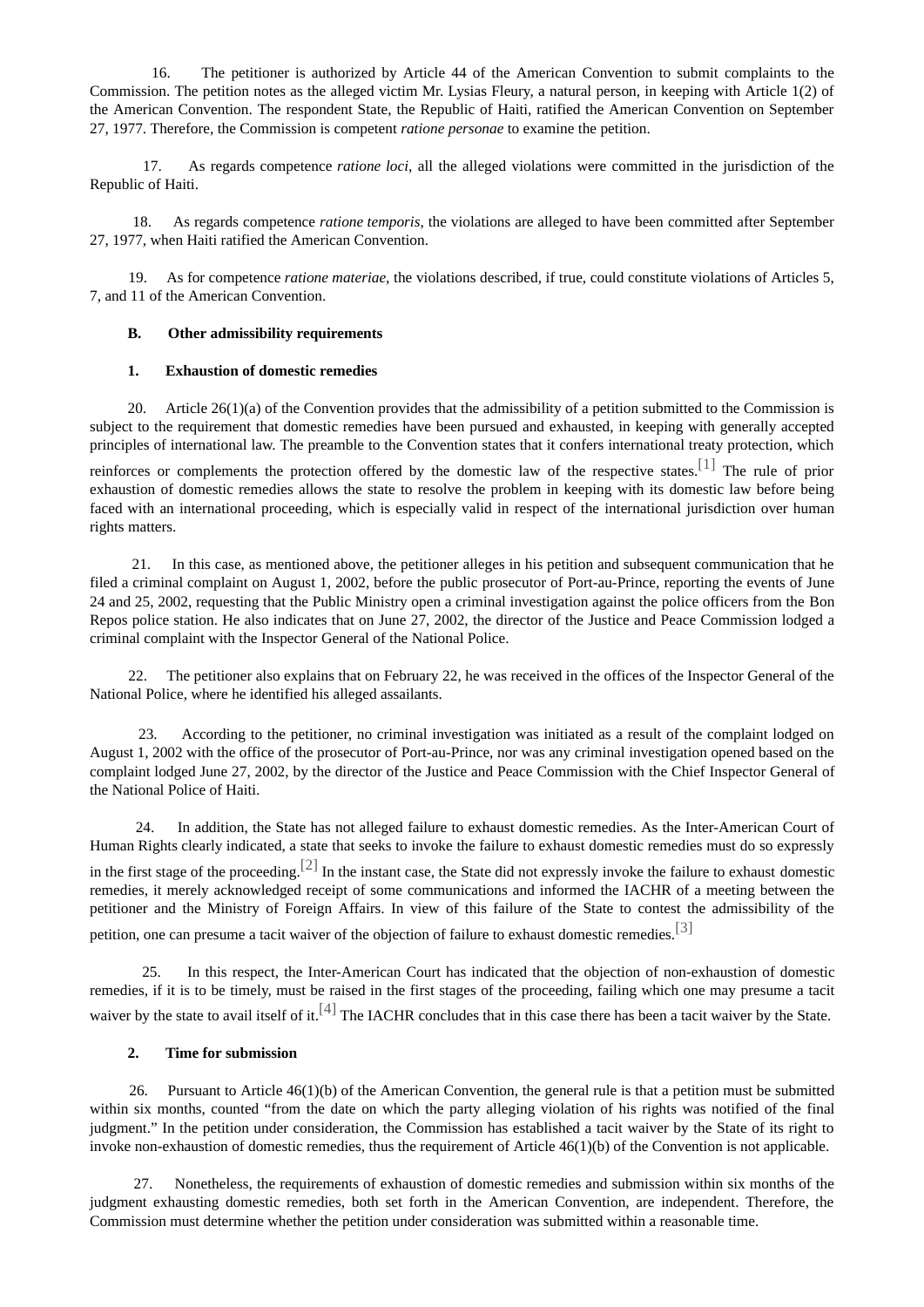28. In this regard, the Commission observes that the petitioner states he was arrested without a judicial warrant on June 24, 2002, and was released the next day, without the authorities having carried out a serious investigation to punish the persons responsible. The Commission notes that the original petition was submitted on October 11, 2002. Considering the particular circumstances of the petition under consideration, the Commission considers that it was submitted within a reasonable time.

## **3. Duplication of procedures and** *res judicata*

29. The Commission understands that the subject matter of the instant petition is not pending settlement before any other international organization nor does it reproduce a petition already examined by this or any other international organization. Accordingly, the requirements established in Articles  $46(1)(c)$  and  $47(d)$  are satisfied.

# **4. Characterization of the alleged facts**

30. Article 47(b) and (c) of the Convention, as well as Article 34(a) and (b) of the Commission's Rules of Procedure consider a petition inadmissible if it does not state facts that tend to establish violations of the rights guaranteed by the Convention or other applicable instruments, or if the petitioner's or state's arguments indicate that the petition is manifestly groundless or out of order.

31. The petitioner alleges that the State is responsible for violations of Mr. Fleury's rights under Articles 5, 7, and 11 of the American Convention, as summarized in part III above. The State did not present observations or information on the violations alleged by the petitioner.

32. Based on the information submitted by the petitioner, and without prejudice to the merits, the Commission concludes, in keeping with the principle of *iura curia novit*, that the petition contains allegations that tend to establish violations of the rights protected by Articles 8 and 25 of the Convention in conjunction with Article 1(1). In addition, the IACHR considers that based on the information submitted, the petitioners' allegations are not manifestly groundless or out of order. Accordingly, the IACHR concludes that the petition should not be considered inadmissible under Article 47(b) and (c) of the Convention, or Article 34(a) and (b) of the Commission's Rules of Procedures.

## **V. CONCLUSIONS**

33. With respect to the alleged violations committed against Mr. Fleury during his arrest and detention, the Commission concludes that it is competent to take cognizance of the instant case, and that the petition is admissible under Articles 46 and 47 of the American Convention with respect to violations of Articles 5, 7, 8, 11, and 25 of the Convention, in relation to the general obligation set forth at Article 1(1).

34. Considering the arguments of fact and law described above, and without prejudging on the merits,

# **THE INTER-AMERICAN COMMISSION ON HUMAN RIGHTS,**

# **DECIDES**:

1. To declare the instant case admissible with respect to Articles 5, 7, 8, 11, 25, and 1(1) of the American Convention.

- 2. To notify the petitioner and the State of this decision.
- 3. To proceed to analyze the merits.
- 4. To publish this report and include it in its Annual Report to the OAS General Assembly.

Done and signed at the headquarters of the Inter-American Commission on Human Rights, in the city of Washington, D.C., on the 26<sup>th</sup> day of February, 2004 (Signed): José Zalaquett, President; Clare K. Roberts, First Vice-President; Susana Villarán, Second Vice-President; Commissioners Evelio Fernández Arévalo, Freddy Gutiérrez Trejo, Florentín Meléndez, and Paulo Sérgio Pinheiro.

<span id="page-3-0"></span> $\left[^{11}\right]$  See second paragraph of the Preamble of the American Convention.

<span id="page-3-1"></span>[<sup>\[2\]</sup>](#page-2-1) See I/A Court H.R., *Case of the Mayagna (Sumo) Community of Awas Tingni*, Preliminary Objections, Judgment of February 1, 2000, paras. 55